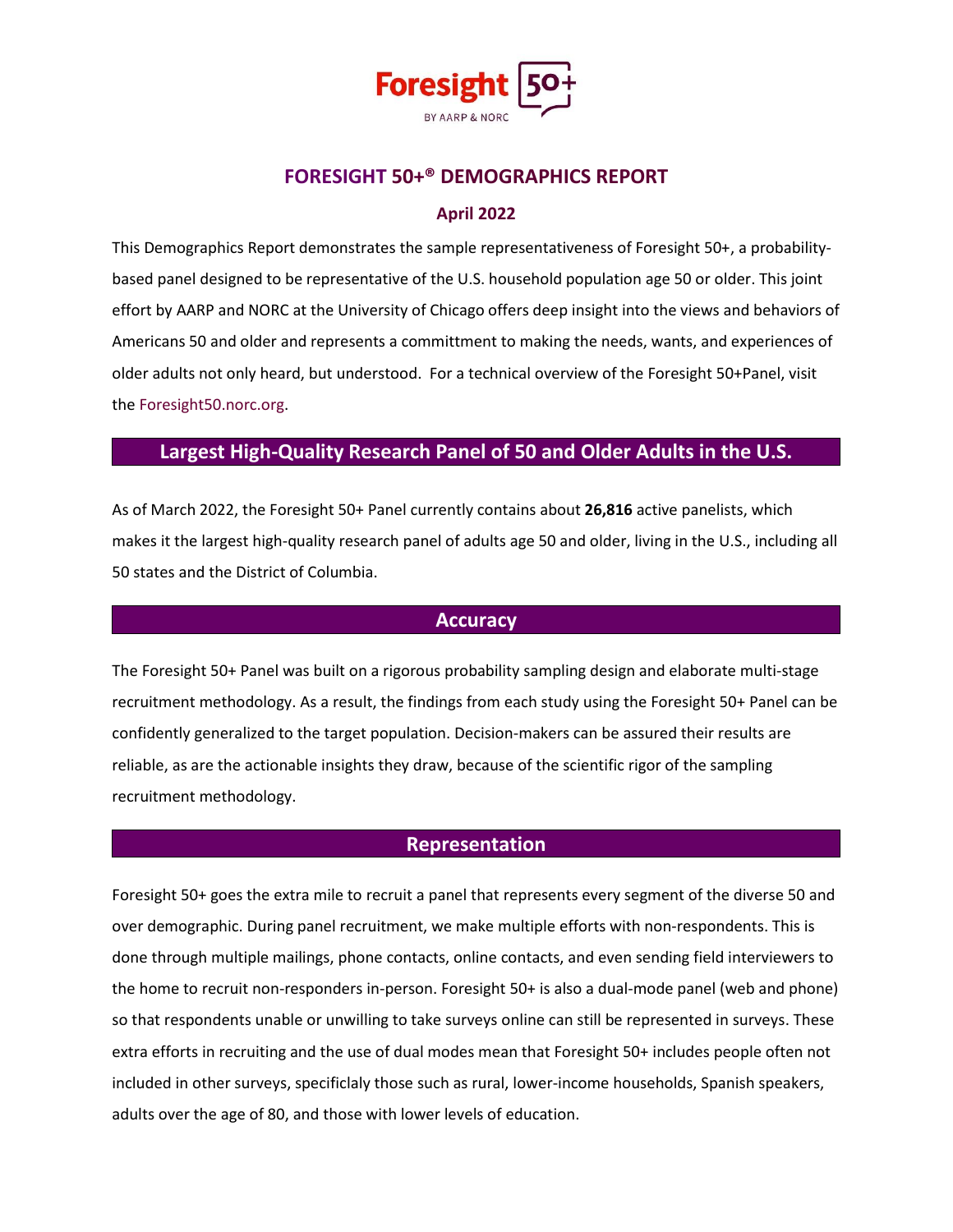# **Extensive Profile Information That Can be Targeted Based on Audience and Topic of Interest**

All Foresight 50+ panelists complete profile surveys, which collect basic demographic information as well as valuable information about various topics such as health, technology, government, and more. Foresight 50+ has more than 200 attributes (and growing) on our panelists. Having this detailed data allows the targeting of individuals based on those attributes that are important to you, your company or organization.

## **Alignment with Population Benchmarks**

Many research panels or research providers talk about providing representative data, but few can actually do so. The commitment to representativeness is evident in Foresight 50+'s rigorous recruiting methodology and commitment to including those online and offline. Evidence of this representativeness is seen by comparing the panel's composition to demographic benchmarks established by the US Census Current Population Survey (CPS) and the American Community Survey (ACS). Check out the table below. These tables illustrate the representativeness that can be expected on any study using the Foresight 50+ Panel. With only a few exceptions, the composition of Foresight 50+ Panel tends to be within 1 to 2 percentage points (PP) of the Census benchmark. More importantly, any sample drawn from the panel for client surveys is based on known average response rates for Foresight 50+ panelists within a variety of demographic strata, thus maintaining the use of probability methods to achieve a final sample that accurately reflects population benchmarks.